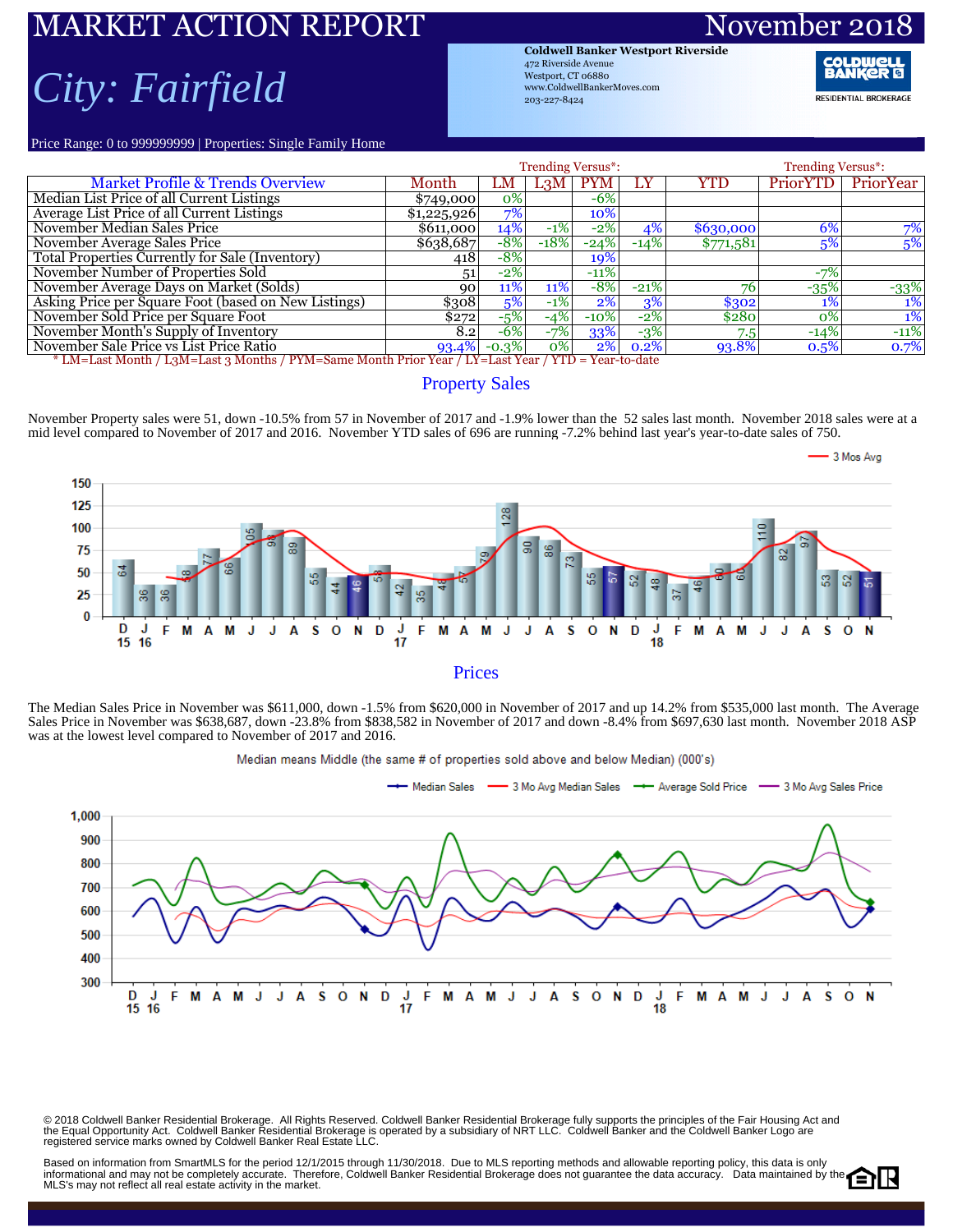# ARKET ACTION REPORT November 20

## *City: Fairfield*

Price Range: 0 to 999999999 | Properties: Single Family Home

**Coldwell Banker Westport Riverside** 472 Riverside Avenue Westport, CT 06880 www.ColdwellBankerMoves.com 203-227-8424

RANI **RESIDENTIAL BROKERAGE** 

#### Inventory & MSI

The Total Inventory of Properties available for sale as of November was 418, down -7.9% from 454 last month and up 19.1% from 351 in November of last year. November 2018 Inventory was at a mid range compared to November of 2017 and 2016.

A comparatively lower MSI is more beneficial for sellers while a higher MSI is better for buyers. The November 2018 MSI of 8.2 months was at a mid range compared with November of 2017 and 2016.

MSI is the # of months needed to sell all of the Inventory at the monthly Sales Pace



#### Market Time

The average Days On Market(DOM) shows how many days the average Property is on the Market before it sells. An upward trend in DOM tends to indicate a move towards more of a Buyer's market, a downward trend a move towards more of a Seller's market. The DOM for November was 90, up 11.1% from 81 days last month and down -8.2% from 98 days in November of last year. The November 2018 DOM was at its lowest level compared with November of 2017 and 2016.

Average Days on Market(Listing to Contract) for properties sold during the month



The Selling Price per Square Foot is a great indicator for the direction of Property values. Since Median Sales Price and Average Sales price can be impacted by the 'mix' of high or low end Properties in the market, the selling price per square foot is a more normalized indicator on the direction of Property values. The November 2018 Selling Price per Square Foot of \$272 was down -4.9% from \$286 last month and down -10.2% from \$303 in November of last year.

Average Selling Price per Square Foot for properties that sold during the month



© 2018 Coldwell Banker Residential Brokerage. All Rights Reserved. Coldwell Banker Residential Brokerage fully supports the principles of the Fair Housing Act and<br>the Equal Opportunity Act. Coldwell Banker Realential Bro

Based on information from SmartMLS for the period 12/1/2015 through 11/30/2018. Due to MLS reporting methods and allowable reporting policy, this data is only Dased of information form official with the period in the computation of the control of the computational and may not be completely accuracy. Data maintained by the MLS's may not reflect all real estate activity in the market.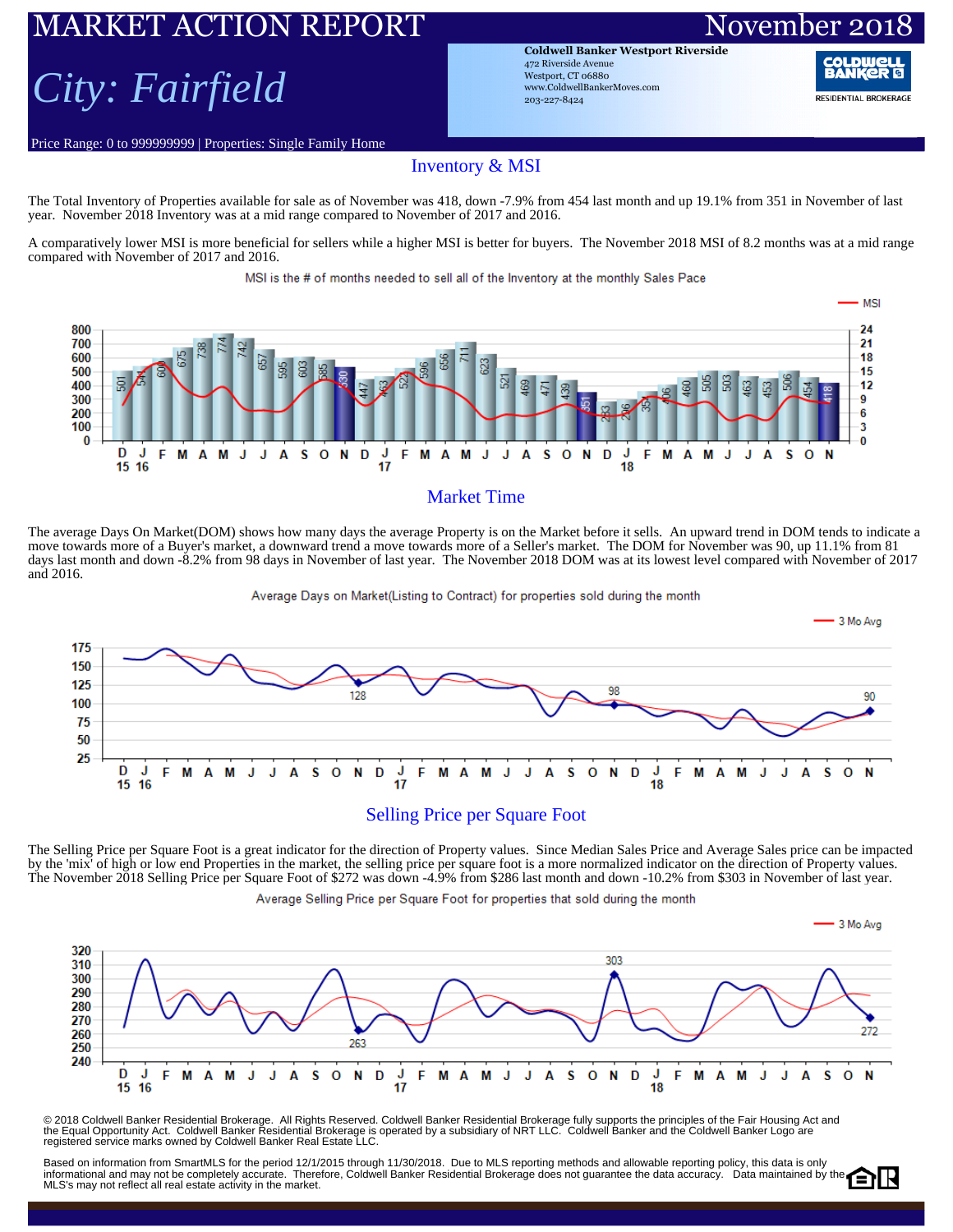### MARKET ACTION REPORT November 20 *City: Fairfield*

Price Range: 0 to 999999999 | Properties: Single Family Home

**Coldwell Banker Westport Riverside** 472 Riverside Avenue Westport, CT 06880 www.ColdwellBankerMoves.com 203-227-8424

RANI

**RESIDENTIAL BROKERAGE** 

### Selling Price vs Listing Price

The Selling Price vs Listing Price reveals the average amount that Sellers are agreeing to come down from their list price. The lower the ratio is below 100% the more of a Buyer's market exists, a ratio at or above 100% indicates more of a Seller's market. The November 2018 Selling Price vs List Price of 93.4% was down from 93.7% last month and up from 91.5% in November of last year.

#### Avg Selling Price divided by Avg Listing Price for sold properties during the month





'This last view of the market combines monthly inventory of Properties for sale along with New Listings and Sales. The graph shows the basic annual seasonality of the market as well as the relationship between these items. The number of New Listings in November 2018 was 80, down -11.1% from 90 last month and up 53.8% from 52 in November of last year.



© 2018 Coldwell Banker Residential Brokerage. All Rights Reserved. Coldwell Banker Residential Brokerage fully supports the principles of the Fair Housing Act and<br>the Equal Opportunity Act. Coldwell Banker Realential Bro

Based on information from SmartMLS for the period 12/1/2015 through 11/30/2018. Due to MLS reporting methods and allowable reporting policy, this data is only Dased on information from Unitativity for the period 12 (1201) with the set of the Coldwell Banker Residential Brokerage does not guarantee the data accuracy. Data maintained by the MLS's may not reflect all real estate activity in the market.